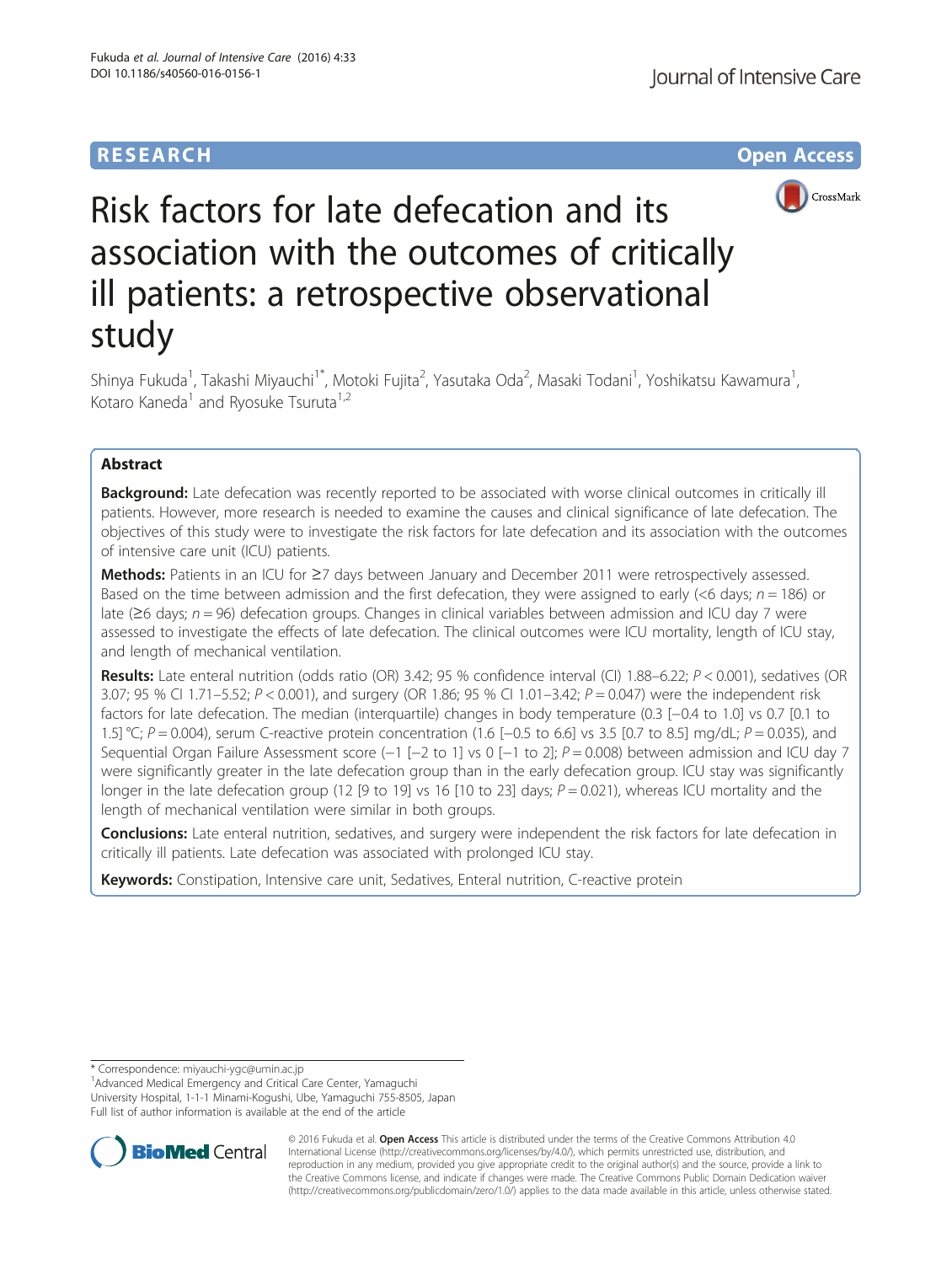#### Background

Constipation is one of the many gastrointestinal problems that occur in critically ill patients. Mostafa et al. reported that the frequency of constipation was as high as 83 % in intensive care units (ICUs) [[1\]](#page-6-0). The time from admission to the first defecation was 4.8 days in an ICU setting [\[2](#page-6-0)]. It was also reported that the time to the first defecation was almost 6 days in mechanically ventilated patients [[3, 4](#page-6-0)]. Previous studies have shown that constipation is associated with difficulties in ventilator weaning [[1, 5](#page-6-0)], increased infection rates [\[3](#page-6-0)], attenuated organ function [\[3](#page-6-0), [4\]](#page-6-0), increased ICU stay, and increased ICU mortality [[3, 4, 6\]](#page-6-0).

Previous studies have reported that constipation was attributed to various factors, including immobility [\[7](#page-6-0)], neurogenic imbalance [\[8](#page-6-0)], hypotension, hypoxemia [\[3](#page-6-0)], and the administration of opioids [\[9](#page-6-0)] and vasopressors [[10\]](#page-6-0). In this study, we explored the issue of constipation in critically ill patients. The objectives of this study were to investigate the risk factors for late defecation and its association with the outcomes of critically ill patients.

#### Methods

#### Study design

This study was a retrospective single-center analysis conducted in a 20-bed ICU of a university hospital in Yamaguchi Prefecture, Japan. The study was approved by the Institutional Review Board of Yamaguchi University Hospital, and information about this study was published on the hospital's Web page until August 2013.

#### Patient selection

Adults (≥18 years old) treated in our ICU between January 1 and December 31, 2011, were screened for inclusion in this study. Patients who stayed in the ICU for <7 days were excluded. The other exclusion criteria were as follows: patients who presented with bloody stools, who had a permanent colostomy, who were mechanically ventilated for >2 days before admission, who underwent abdominal surgery immediately ≤7 days after admission, or who were withdrawn from aggressive treatment.

#### Data collection

The following data were obtained from the patients' medical records: age, sex, body mass index, Acute Physiology and Chronic Health Evaluation (APACHE) II score [\[11](#page-6-0)], main diagnosis, dates of admission and the first defecation, intervention to promote bowel elimination (such as picosulfate, magnesium oxide, lactulose, sennoside, bisacodyl suppository, sodium bicarbonate suppository, or glycerin enema), date of initial enteral nutrition, use of mechanical ventilation, use of medications, and type of major surgery. "Use of medications" was defined as the continuous administration of medications, such as sedatives, opioids, and vasopressors, for >24 h. "Use of mechanical ventilation" was defined as the use of a ventilator for >24 h after intubation. The length of ICU stay, the length of mechanical ventilation, and ICU mortality were recorded as the clinical outcomes. The data on body temperature, white blood cell count, serum C-reactive protein (CRP) concentration, and the Sequential Organ Failure Assessment (SOFA) score [[12](#page-6-0)] on admission and ICU day 7 were also obtained from the patients' medical records. In general, routine blood sampling and laboratory tests were performed daily in the ICU patients. If blood sampling was not performed on ICU day 7, data obtained on the closest day were used in the analysis.

#### **Definitions**

Based on the previous study by van der Spoel et al. [\[4](#page-6-0)], early defecation was defined as defecation at ≤5 days after ICU admission and late defecation was defined as defecation ≥6 days after ICU admission. Late enteral nutrition was defined as the initiation of enteral nutrition ≥2 days after ICU admission according to the nutrition support therapy guideline established by the American Society for Parenteral and Enteral Nutrition (ASPEN) [[13\]](#page-6-0).

#### Statistical analysis

Categorical variables are presented as numbers and percentages and were analyzed using the  $\chi^2$  test. All continuous variables are presented as medians and interquartile ranges (IQRs), and the Mann–Whitney test was used to compare the two groups. Univariate and multivariate analyses using logistic regression with a stepwise selection procedure were performed to identify the variables associated with late defecation. The patients' basic characteristics, APACHE II scores, and the other parameters with  $P$  values <0.10 in the univariate analysis were entered into the multivariate analysis.

All statistical analyses were performed with two-tailed tests, and  $P < 0.05$  was considered significant. All analyses were performed with IBM SPSS Statistics for Windows version 19.0 (SPSS Inc., Chicago, IL).

#### Results

Of 876 patients admitted to the ICU, 309 were eligible for this study (Fig. [1](#page-2-0)). Twenty-seven patients were subsequently excluded owing to the exclusion criteria. Therefore, the data for 282 patients were available for analysis.

Based on the definitions of this study, the patients were divided into two groups: the early defecation group  $(n = 186, 66 \%)$  or the late defecation group  $(n = 96,$ 34 %). There were no significant differences in the basic physiological characteristics or laboratory variables between the two groups, except for the serum CRP concentrations on admission (Table [1](#page-3-0)). The baseline diagnoses on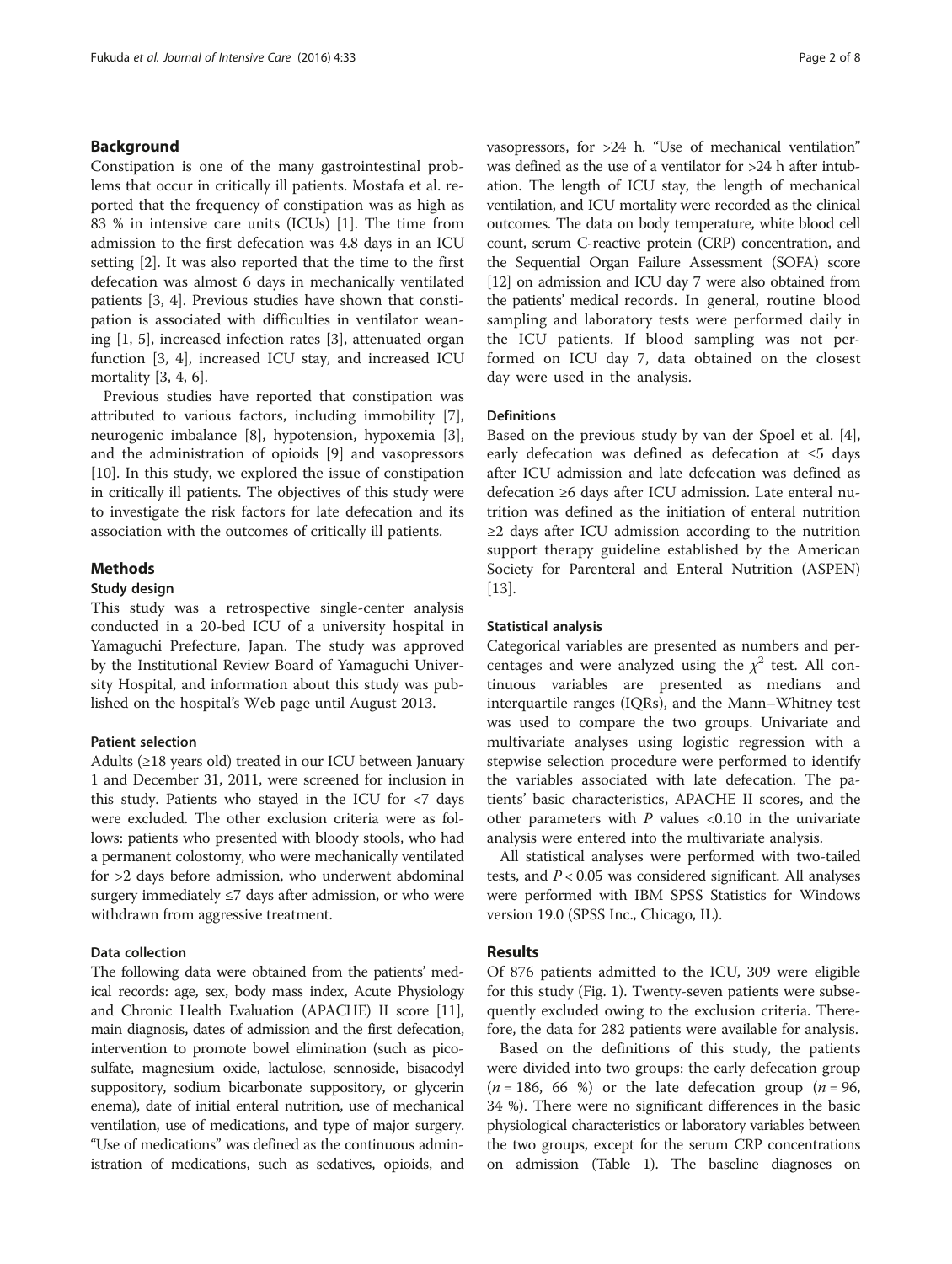<span id="page-2-0"></span>

admission were distributed similarly in both groups. In the total cohort of patients, the median (IQR) time between admission and the first defecation was 4 (3 to 6) days. Interventions to promote bowel elimination were performed significantly earlier in patients in the early defecation group than in patients in the late defecation group. The proportion of patients who received interventions was significantly smaller in the early defecation group ( $n = 93, 50$  %) than in the late defecation group ( $n = 83$ , 86 %;  $P < 0.001$ ). Enteral nutrition was initiated significantly earlier in the early defecation group than in the late defecation group. The proportion of patients who started enteral nutrition ≥2 days after admission (late enteral nutrition) was significantly smaller in the early defecation group ( $n = 85, 46$  %) than in the late defecation group ( $n = 76$ , 79 %;  $P < 0.001$ ).

Mechanical ventilation was used for significantly more patients in the late defecation group than in the early defecation group. Sedatives and fentanyl (the only opioid used in this population of patients) were administered to significantly more patients in the late defecation group than in the early defecation group. The types of sedatives used for patients were similarly distributed in the early and late defecation groups: propofol, 44/73 (60 %) vs 49/ 71 (69 %), respectively; midazolam, 24/73 (33 %) vs 19/ 71 (27 %), respectively; others, 5/73 (7 %) vs 3/71 (4 %), respectively  $(P = 0.52)$ . Among mechanically ventilated patients, sedatives were continuously administered to 62 (83 %) patients in the early defecation group and to 56 (95 %) patients in the late defecation group. Surgery was performed in significantly more patients in the late defecation group than in the early defecation group. The types of surgery were distributed similarly in both groups, and all surgeries were performed in an emergency situation, including 60 neurosurgeries for traumatic brain injury, stroke, subarachnoid hemorrhage, and brain herniation.

Univariate logistic regression analysis indicated that late enteral nutrition, mechanical ventilation, sedative use, fentanyl use, and surgery were associated with late defecation (Table [2](#page-4-0)). The multivariate model based on the variables selected in the univariate analysis revealed that late enteral nutrition, sedative use, and surgery were the independent risk factors for late defecation.

Changes in the patients' physiological and laboratory parameters between admission and ICU day 7 were compared between the early and late defecation groups (Table [3\)](#page-4-0). Although not all of the patients underwent blood sampling on day 7, the proportion of patients with blood samples obtained on day 7 was similar in the early (162/186, 87 %) and late defecation groups (86/96, 90 %;  $P = 0.70$ ). The changes in body temperature, serum CRP concentrations, and SOFA scores were significantly greater in the late defecation group than in the early defecation group, whereas the white blood cell count was not significantly different between the two groups.

The ICU mortality rate was not significantly different between the early and late defecation groups (Table [4](#page-5-0)). The length of ICU stay was significantly greater in the late defecation group than in the early defecation group. When the survivors and non-survivors were analyzed separately, the length of ICU stay in the survivors was significantly greater in the late defecation group than in the early defecation group. The length of mechanical ventilation was not significantly different between the two groups, although it tended to be longer in the late defecation group (Table [4\)](#page-5-0).

#### **Discussion**

In this study, late defecation was associated with prolonged ICU stay. Consistent with our results, two previous studies showed that the length of ICU stay was significantly longer in patients with late defecation than in those with early defecation [[3](#page-6-0), [4](#page-6-0)]. Those studies also showed that the recovery of organ function was impaired in patients with late defecation. In the present study, although the SOFA scores on admission did not differ between the two groups, the scores on ICU day 7 remained high in the late defecation group, whereas the scores in the early defecation group had decreased. Body temperature and serum CRP levels also increased more between admission and ICU day 7 in the late defecation group than they did in the early defecation group. These results indicate that late defecation is associated with sustained organ failure and inflammatory activity.

Infection is the most common cause of inflammation in critically ill patients. As far as we know, this is the first study to assess the potential association between inflammatory markers and constipation in ICU patients. Gacouin et al. [\[3](#page-6-0)] reported that acquired bacterial infections were more common in patients with constipation.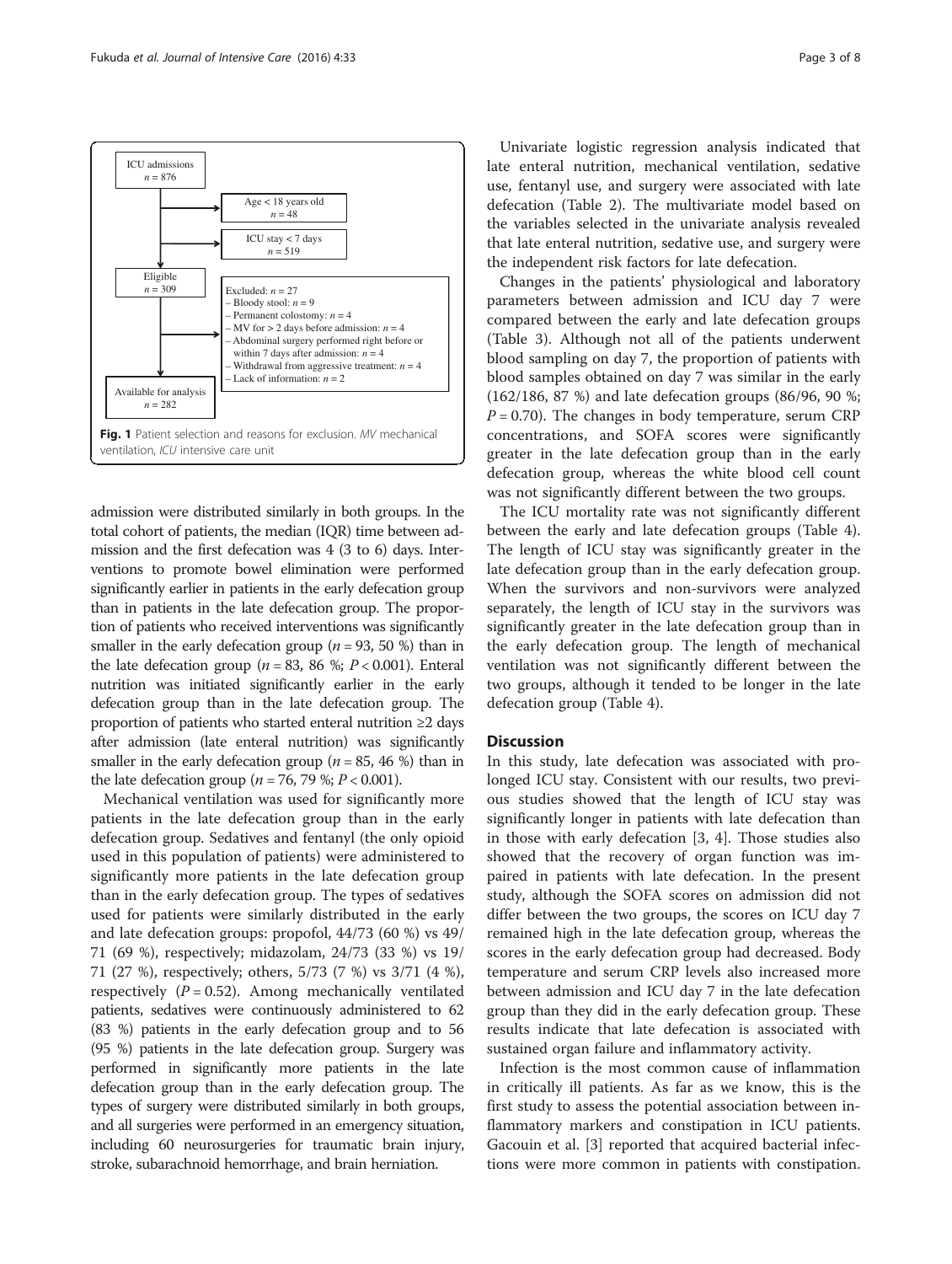#### <span id="page-3-0"></span>Table 1 Patient characteristics

|                                                    | Early defecation group |                 | Late defecation group |                 | $P$ value |
|----------------------------------------------------|------------------------|-----------------|-----------------------|-----------------|-----------|
|                                                    | $(n = 186)$            |                 | $(n = 96)$            |                 |           |
| Age, years                                         | 68                     | $(59 - 78)$     | 70                    | $(54 - 80)$     | 0.96      |
| Male, n (%)                                        | 107                    | (58)            | 51                    | (53)            | 0.48      |
| BMI, kg/m <sup>2</sup>                             | 21                     | $(19 - 24)$     | 22                    | $(20 - 24)$     | 0.34      |
| Physiological and laboratory findings on admission |                        |                 |                       |                 |           |
| Body temperature, °C                               | 36.5                   | $(36.0 - 37.2)$ | 36.5                  | $(35.8 - 36.9)$ | 0.22      |
| WBC count, x1000/µL                                | 11                     | $(8 - 16)$      | 11                    | $(8-15)$        | 0.87      |
| Serum CRP, mg/dL                                   | 0.7                    | $(0.1 - 6.0)$   | 0.2                   | $(0.1 - 0.7)$   | 0.003     |
| APACHE II score                                    | 13                     | $(9 - 21)$      | 16                    | $(9 - 21)$      | 0.67      |
| SOFA score                                         | $\overline{4}$         | $(2-6)$         | $\overline{4}$        | $(2-5)$         | 0.14      |
| Diagnosis on admission, n (%)                      |                        |                 |                       |                 | 0.079     |
| Cardiovascular disease                             | 37                     | (20)            | 21                    | (22)            |           |
| Neurological disorder or stroke                    | 60                     | (32)            | 46                    | (48)            |           |
| Infection                                          | 27                     | (15)            | 6                     | (6)             |           |
| External causes (e.g., trauma, intoxication, burn) | 33                     | (18)            | 13                    | (14)            |           |
| Post cardiac arrest                                | 11                     | (6)             | 4                     | (4)             |           |
| Others                                             | 18                     | (10)            | 6                     | (6)             |           |
| Time (days) from admission to the:                 |                        |                 |                       |                 |           |
| First defecation                                   | 3                      | $(2-4)$         | 7                     | $(6-8)$         | < 0.001   |
| First intervention to promote elimination          | 3                      | $(2-4)$         | 6                     | $(4-7)$         | < 0.001   |
| Initiation of enteral nutrition                    | $\overline{2}$         | $(2-3)$         | 3                     | $(3-5)$         | < 0.001   |
| Mechanical ventilation, n (%)                      | 75                     | (40)            | 59                    | (61)            | 0.001     |
| Sedative use, n (%)                                | 73                     | (39)            | 71                    | (74)            | < 0.001   |
| Fentanyl use, n (%)                                | 24                     | (13)            | 28                    | (29)            | 0.001     |
| Vasopressor use, n (%)                             | 49                     | (26)            | 26                    | (27)            | 0.89      |
| Surgery, n (%)                                     | 34                     | (18)            | 41                    | (43)            | < 0.001   |
| Type of surgery, n (%)                             |                        |                 |                       |                 | 0.26      |
| Neurological                                       | 25                     | (74)            | 35                    | (85)            |           |
| Cardiovascular                                     | 1                      | (3)             | 2                     | (5)             |           |
| Orthopedic                                         | 5                      | (15)            | $\mathbf{1}$          | (2)             |           |
| Debridement of skin and subcutaneous tissue        | 3                      | (9)             | $\overline{2}$        | (5)             |           |
| Others                                             | $\mathbf 0$            | (0)             | $\mathbf{1}$          | (2)             |           |

All data are presented as the median (interquartile range) or  $n$  (%)

BMI body mass index, WBC white blood cell, CRP C-reactive protein, APACHE II Acute Physiology and Chronic Health Evaluation (second revision), SOFA Sequential Organ Failure Assessment

Furthermore, it has been reported that more than 90 % of ICU patients with infection had at least one episode of infection caused by gastrointestinal bacteria [[14\]](#page-6-0). It is conceivable that impaired peristalsis might cause the progressive translocation of bacteria and endotoxins from the gut into the systemic circulation, stimulating a systemic inflammatory response [[15\]](#page-6-0). Furthermore, an alteration in the microbiota, which is often observed in critically ill patients, is closely related to inflammation. Recent studies have addressed the bi-directional interactions between gut microbiota and the host immune

system through functional communication among B cells, T cells, and immunoglobulin A [[16](#page-6-0), [17\]](#page-6-0). Other authors suggested the pathways between an alteration of gut microbiota and gastrointestinal dysfunction include direct interactions with the mucosal epithelium, via immunocytes, and via contact to neural endings, resulting in an increase in intestinal permeability, and changes in motility, secretion, blood flow, and mucosal immune activity [\[18](#page-6-0)–[21\]](#page-7-0). Consequently, critical illness, inflammation, and defecation are closely related to each other, leading to prolonged ICU stay.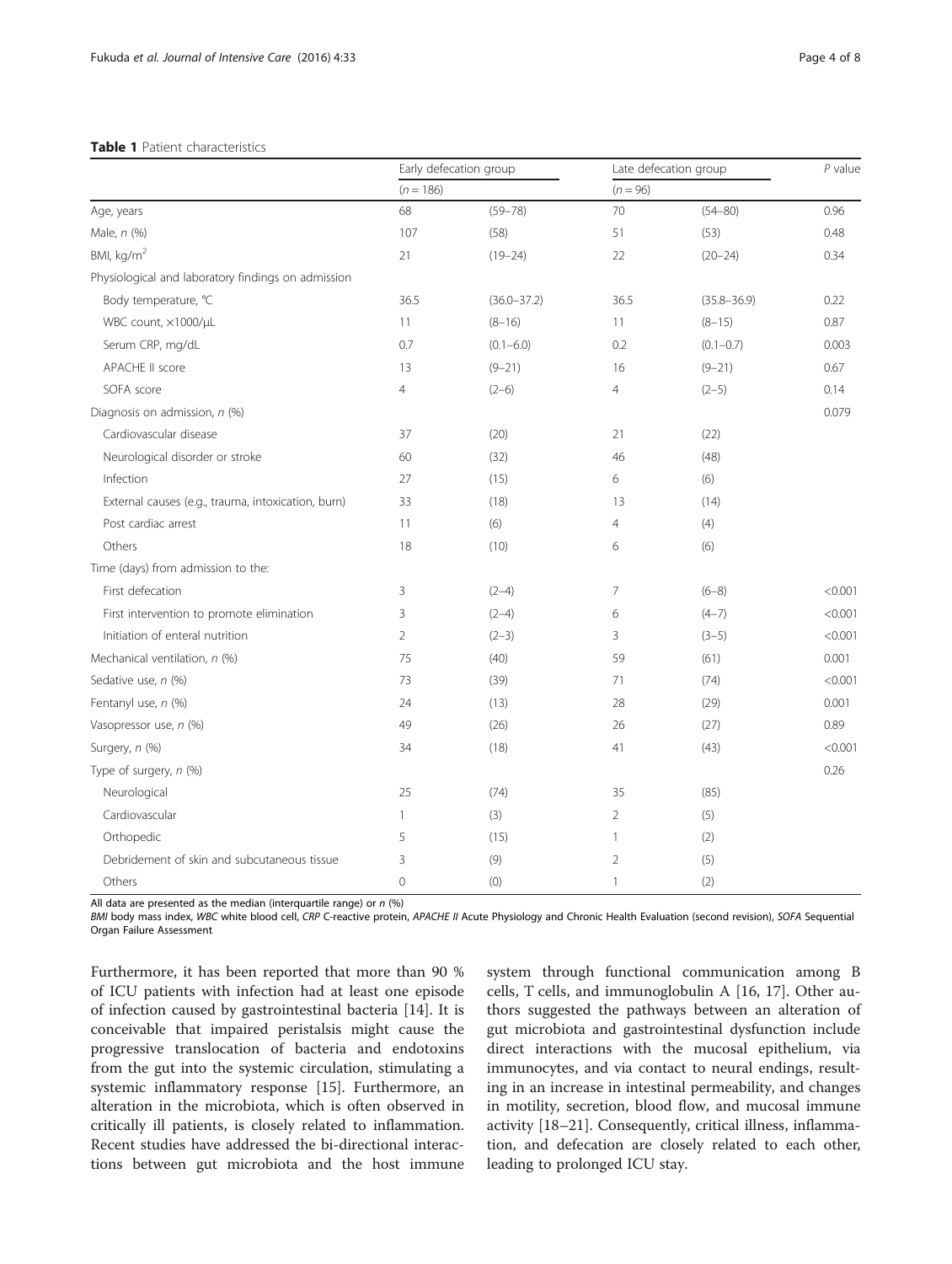#### <span id="page-4-0"></span>Table 2 Risk factors for late defecation

|                        | Univariate          |           | Multivariate        |           |
|------------------------|---------------------|-----------|---------------------|-----------|
|                        | OR (95 % CI)        | $P$ value | OR (95 % CI)        | $P$ value |
| Age                    | $1.00(0.99 - 1.01)$ | 0.94      |                     |           |
| Male sex               | $0.84(0.51 - 1.37)$ | 0.48      |                     |           |
| BMI                    | $1.01(0.97 - 1.06)$ | 0.61      |                     |           |
| Serum CRP              | $0.97(0.93 - 1.00)$ | 0.063     |                     |           |
| APACHE II score        | $1.00(0.98 - 1.03)$ | 0.76      |                     |           |
| SOFA score             | $0.93(0.85 - 1.02)$ | 0.108     |                     |           |
| Diagnosis on admission |                     | 0.090     |                     |           |
| Late enteral nutrition | 4.52 (2.55-7.99)    | < 0.001   | 3.42 (1.88-6.22)    | < 0.001   |
| Mechanical ventilation | $2.36(1.43 - 3.91)$ | 0.001     |                     |           |
| Sedative use           | $4.40(2.56 - 7.56)$ | < 0.001   | $3.07(1.71 - 5.52)$ | < 0.001   |
| Fentanyl use           | $2.78(1.50 - 5.14)$ | 0.001     |                     |           |
| Surgery                | $3.33(1.92 - 5.77)$ | < 0.001   | $1.86(1.01 - 3.42)$ | 0.047     |

OR odds ratio, CI confidence interval, BMI body mass index, CRP C-reactive protein, APACHE II Acute Physiology and Chronic Health Evaluation (second revision), SOFA Sequential Organ Failure Assessment

In this study, the independent risk factors for late defecation were late enteral nutrition, sedatives, and surgery; these factors are all related to medical practice. Our finding that late enteral nutrition is a risk factor for late defecation is consistent with a previous report [\[22](#page-7-0)]. In fact, in the present study, the median time from admission to the initiation of enteral nutrition was 3 days in the late defecation group compared with 2 days in the early defecation group. Late enteral nutrition itself could cause late defecation by interrupting the mechanical stimulation of peristaltic activity.

The type, dose, and rate of enteral nutrition also affect defecation. Many patients in this study were administered commercially available enteral nutrition either intermittently or continuously through a gastric tube. The nutrient concentration was kept low to start with, and the total amount of energy and the rate of enteral feeding were adjusted daily after evaluating the patient's condition and the need for energy and water. Normally, enteral nutrition is started at a rate of 5–10 kcal/ideal body weight (in kg)/day and is increased to 20–25 kcal/ ideal body weight (kg)/day by ICU day 7. However, because of the variety of feeding regimens used for the patients in this study, we cannot assess the association between quality of enteral nutrition and defecation.

Based on reports demonstrating associations between early/late enteral nutrition and mortality, infectious morbidity, and length of ICU stay, the ASPEN recommends initiating enteral nutrition to critically ill patients within 24–48 h of admission [[14](#page-6-0), [23, 24](#page-7-0)]. However, in critically ill patients, early initiation of enteral nutrition is often prevented by peristaltic disabilities of various causes, such as hypoxia and hypotension, which are previously identified risk factors for late defecation [\[3](#page-6-0)]. Although early enteral nutrition is not always easy, especially in critically ill patients, the timing of initial enteral nutrition becomes particularly important.

The administration of sedatives was an independent factor for late defecation in this study. In our ICU, the quality of sedation was evaluated using the Richmond Agitation Sedation Scale (RASS). The attending physician needed to set the target RASS score for each patient upon admission to the ICU, and the nurse assessed the RASS every 2–4 h throughout the ICU stay and adjusted the doses of sedatives in accordance with the physician's recommendations. Half of the patients enrolled

**Table 3** Changes in physiological and laboratory variables between ICU day 1 and day 7

|                      |          | Early defecation group     |          | Late defecation group      |       |
|----------------------|----------|----------------------------|----------|----------------------------|-------|
| Body temperature, °C | 0.3      | $(-0.4 \text{ to } 1.0)$   | 0.7      | $(0.1 \text{ to } 1.5)$    | 0.004 |
| WBC count, x1000/uL  | $-3.275$ | $(-6.605 \text{ to } 138)$ | $-2.685$ | $(-5.248 \text{ to } 623)$ | 0.29  |
| Serum CRP, mg/dL     | l.6      | $(-0.5 \text{ to } 6.6)$   | 3.5      | $(0.7 \text{ to } 8.5)$    | 0.035 |
| SOFA score           | —        | $(-2$ to 1)                |          | $(-1 to 2)$                | 0.008 |

All data are presented as the median (interquartile range). The change in each variable was calculated as the value on day 7 minus the value on day 1 ICU intensive care unit, WBC white blood cell, CRP C-reactive protein, SOFA Sequential Organ Failure Assessment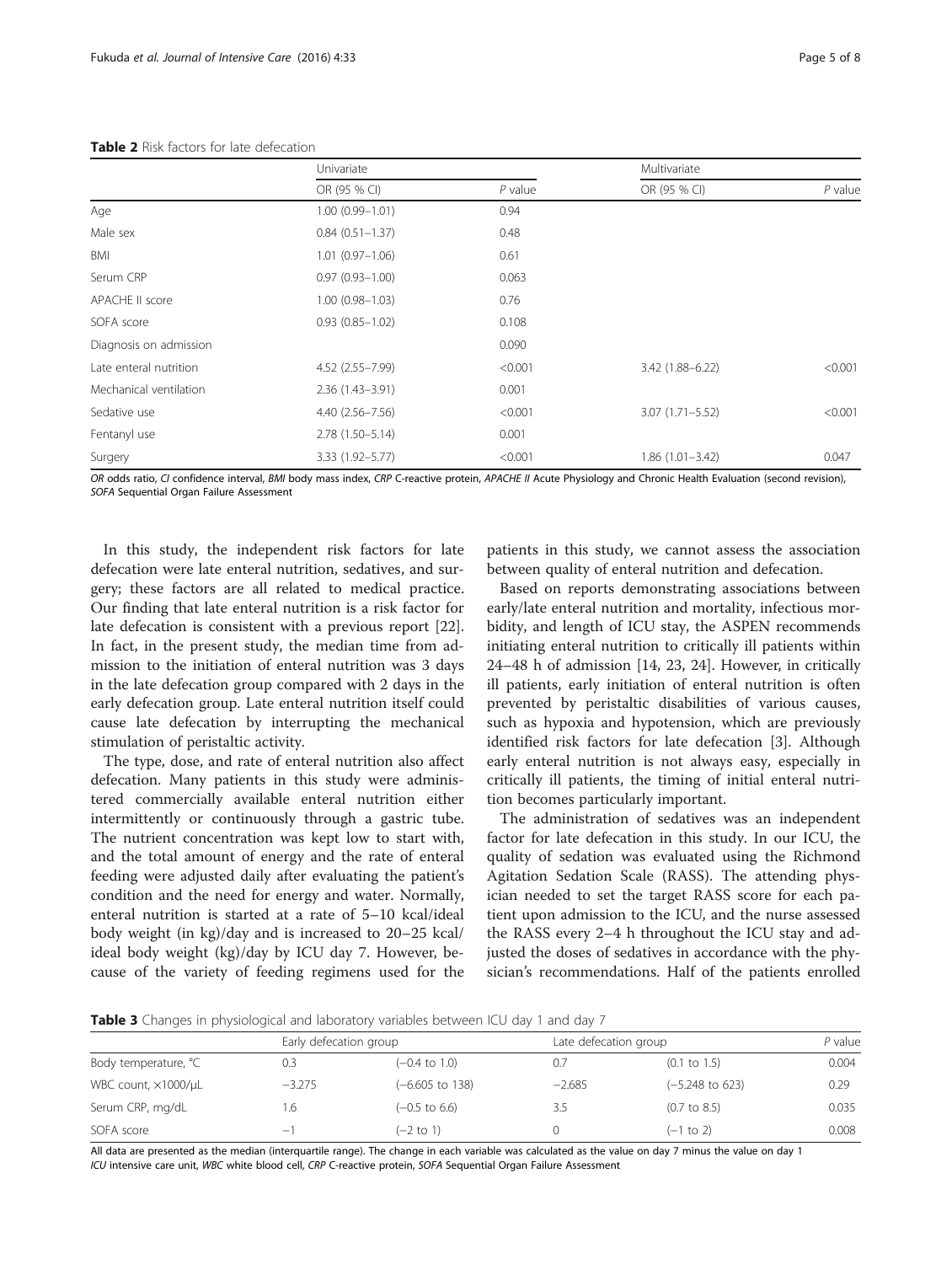<span id="page-5-0"></span>Table 4 Clinical outcomes

|                                        |    | Early defecation<br>group |    | Late defecation<br>group | $P$ value |  |
|----------------------------------------|----|---------------------------|----|--------------------------|-----------|--|
| ICU mortality, $n$ (%)                 | 13 | (7)                       | 6  | (6)                      | 0.81      |  |
| Length of ICU stay, days               |    |                           |    |                          |           |  |
| All patients                           | 12 | $(9 - 19)$                | 16 | $(10 - 23)$              | 0.021     |  |
| Survivors                              | 12 | $(8 - 19)$                | 15 | $(9 - 23)$               | 0.018     |  |
| Non-survivors                          | 26 | $(16 - 31)$               | 26 | $(18 - 34)$              | 0.42      |  |
| Length of mechanical ventilation, days |    |                           |    |                          |           |  |
| All patients                           | 8  | $(4 - 15)$                | 11 | $(4 - 19)$               | 0.30      |  |
| Survivors                              | 7  | $(3-14)$                  | 9  | $(3-18)$                 | 0.39      |  |
| Non-survivors                          | 18 | $(11 - 23)$               | 24 | $(17 - 34)$              | 0.28      |  |
|                                        |    |                           |    |                          |           |  |

All data are presented as the median (interquartile range) or  $n$  (%) ICU intensive care unit

in the study were continuously sedated. Propofol and midazolam, which were mainly administered to these patients, adversely affect gastrointestinal function and inhibit bowel motility [\[25](#page-7-0)–[27](#page-7-0)]. Moreover, the continuous administration of sedatives generally suppresses the patients' body activities for several days and is associated with a high incidence of constipation [\[7\]](#page-6-0). Therefore, the results of the present study reasonably suggest that the continuous administration of sedatives is a risk factor for late defecation.

Surgery was also identified as an independent risk factor for late defecation in this study. It is well known that abdominal surgery inhibits intestinal peristalsis, but the majority of surgical procedures performed in this study were brain surgery. Although several studies have shown that neurological diseases, such as stroke, influence the occurrence of constipation [[7,](#page-6-0) [28](#page-7-0)], to our knowledge, there are no reports describing an association between brain surgery and defecation. Although brain surgery per se was not identified as an independent explanatory variable when re-analyzed in the multivariate analysis  $(P =$ 0.066; data not shown), it is conceivable that brain surgery disturbs gastrointestinal function. In terms of the relationship between central nervous and enteral nervous system, the brain–gut–microbiota axis has been a focus of numerous studies because of its potential functional roles [\[18](#page-6-0)–[21](#page-7-0), [29](#page-7-0)]. Some studies have demonstrated that brain-derived neurotrophic factor (BDNF), a member of the neurotrophic family, plays an important role in this axis [\[30](#page-7-0), [31\]](#page-7-0). Interestingly, BDNF shows a close relationship to microbiota. Experimental studies demonstrated that hippocampal expression of BDNF was reduced by modulating the balance of microbiota [[30](#page-7-0), [32\]](#page-7-0). Furthermore, BDNF expression in mucosal epithelial and lamina propria cells was reported to be lower in slow-transit constipation patients [\[33](#page-7-0)]. According to these findings, we can speculate that alterations in the gut microbiota and reduced BDNF expression following brain surgery contribute to late defecation.

It was reported that opioid use, like sedative use, is associated with late defecation in ICU patients [\[3](#page-6-0), [4](#page-6-0), [34](#page-7-0)]. However, fentanyl, the only opioid administered to the patients in this study, belongs to the class of shortacting narcotics. Therefore, it should have a weak influence on bowel motility. It was also reported that fentanyl increases mesenteric blood flow and has a little effect on gastrointestinal function [[35, 36\]](#page-7-0). These findings support our data showing that fentanyl is not a risk factor for late defecation.

Some researchers have demonstrated that late defecation is associated with a failure of ventilator weaning [\[1](#page-6-0), [5\]](#page-6-0) and prolonged mechanical ventilation [[3, 4](#page-6-0)]. However, our multivariate analysis showed no significant relationship between late defecation and mechanical ventilation. We consider that the non-significant association between these factors was caused by the administration of sedatives. Generally, mechanical ventilation was used in combination with sedatives. In fact, many patients who were mechanically ventilated in this study received sedatives, suggesting that only sedatives or both sedatives and mechanical ventilation are the risk factor(s) for late defecation. Statistically, because the association between sedatives and mechanical ventilation was significant, it is likely that the disadvantageous effect of mechanical ventilation on defecation was comparatively insignificant.

In this study, interventions to promote bowel elimination were initiated earlier in the early defecation group than in the late defecation group. The proportion of patients who underwent such interventions was significantly greater in the late defecation group than in the early defecation group. Because of the nature of this study, it is likely that the physicians prescribed laxatives to patients whose first defecation was delayed. Unfortunately, in the statistical analyses, it was difficult to appropriately adjust for the influence of these interventions on defecation because the timing and choice of intervention were determined by the attending physicians. In fact, when "intervention" was included in the multivariate analysis, it was statistically significant ( $P < 0.001$ ), which indicated that the use of an intervention is not a cause of late defecation but is rather due to delayed defecation. Therefore, we did not include the factor intervention in the multivariate model for predicting the cause of late defecation.

Although we did not demonstrate a clinical implication of intervention in this study, previous studies have shown that the implementation of intervention protocols for constipation reduced the incidence of constipation [[37\]](#page-7-0). van der Spoel et al. showed in a randomized trial that both lactulose and polyethylene glycol were more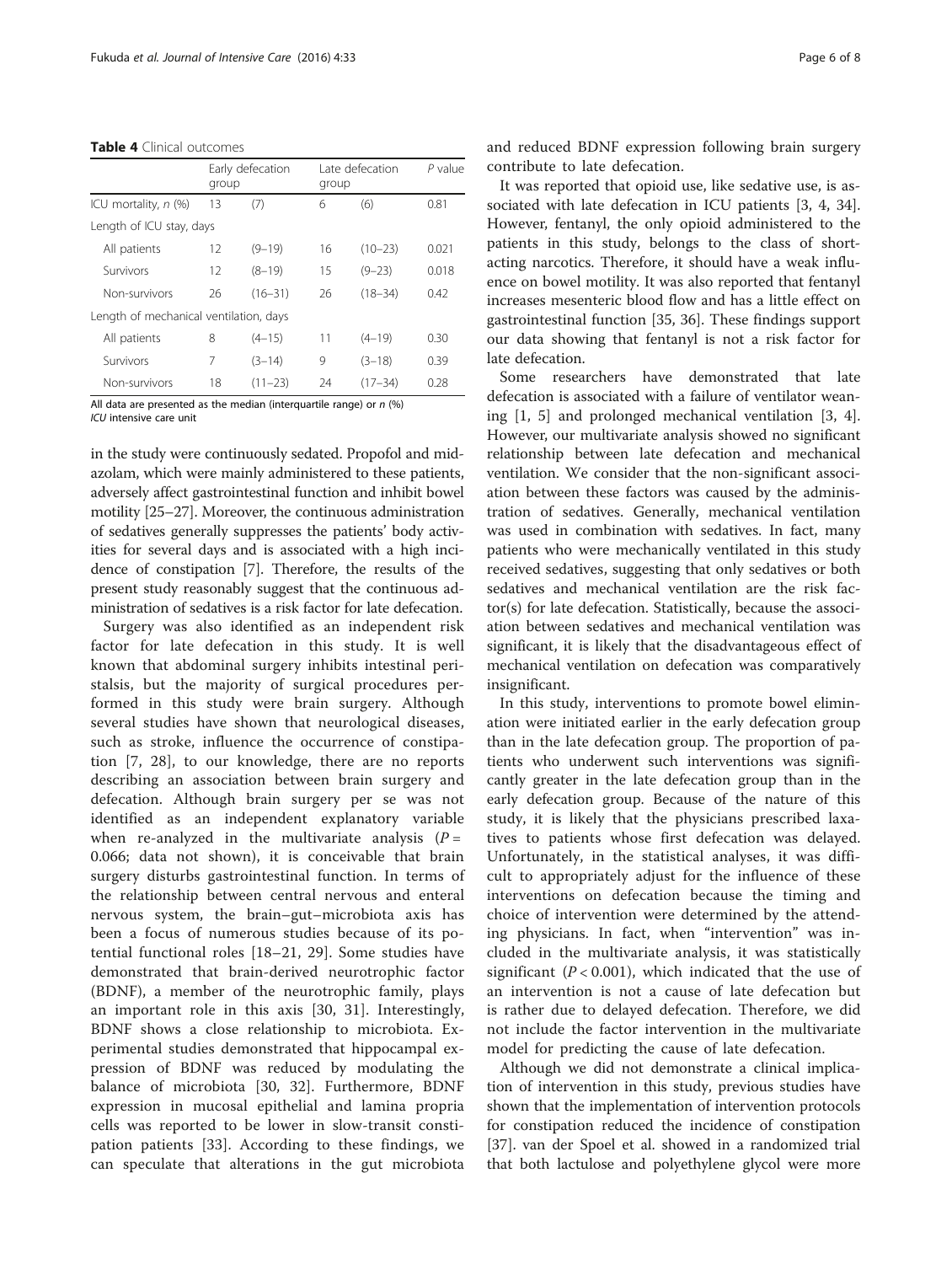<span id="page-6-0"></span>effective in promoting bowel elimination than a placebo and that the length of ICU stay in patients administered lactulose was significantly shorter than that in the control group [6]. These data suggest that the efficacy of interventions for constipation warrants evaluation in a future study.

We have discussed the risk factors for late defecation and its association with clinical outcomes, and it is difficult to discriminate whether late defecation was a cause of the poor outcomes, a result of medical practice, or reflected the severity of the patients' conditions because multidirectional factors are involved in the medical course of critically ill patients. However, it is important that physicians know that critically ill patients are at high risk of constipation, which may adversely affect clinical outcomes.

There were several limitations to this study. First, because this was a single-center retrospective study, it included a limited number of patients with heterogeneous backgrounds. Second, the definition of late defecation is still controversial. In this study, we used a cut-off value of 6 days to differentiate between early/late defecation, as in several recent large-scale studies [3, 4, 6, [38\]](#page-7-0), but other studies have used cut-off values of 3 days [1, 5, [22](#page-7-0)] or 4 days [2, [39](#page-7-0)]. Third, regarding the analyses of inflammation-related variables, we did not prohibit the use of medications or procedures likely to affect inflammatory markers, particularly corticosteroids, nonsteroidal anti-inflammatory drugs, and extracorporeal circulation. Fourth, we did not conduct additional analyses on previously identified risk factors for defecation, such as hypotension and hypoxemia. Although our results must be interpreted carefully, we believe that this study has provided important information to help researchers design prospective studies in the future.

#### Conclusions

This study revealed that late enteral nutrition, sedative use, and surgery were the independent risk factors for late defecation in critically ill patients and late defecation was associated with a prolonged ICU stay.

#### Abbreviations

APACHE II: Acute Physiology and Chronic Health Evaluation (second revision); ASPEN: American Society for Parenteral and Enteral Nutrition; BDNF: brain-derived neurotrophic factor; CI: confidence interval; CRP: C-reactive protein; ICU: intensive care unit; IQR: interquartile range; OR: odds ratio; SOFA: Sequential Organ Failure Assessment.

#### Competing interests

The authors declare that they have no competing interests.

#### Authors' contributions

SF collected and analyzed the data and wrote the manuscript. TM designed this study and helped to write the manuscript. KK helped in the statistical analyses. YO, MF, MT, YK, and RT helped to write the manuscript. All authors read and approved the final manuscript.

#### Acknowledgements

The authors would like to thank Dr. Kiyoshi Ichihara (Department of Clinical Laboratory Science, Faculty of Health Sciences, Yamaguchi University) and Dr. Ichiro Kunitsugu (First Department of Pathology, Yamaguchi University) for their assistance with the statistical analysis.

#### Author details

<sup>1</sup> Advanced Medical Emergency and Critical Care Center, Yamaguchi University Hospital, 1-1-1 Minami-Kogushi, Ube, Yamaguchi 755-8505, Japan. <sup>2</sup> Acute and General Medicine, Yamaguchi University Graduate School of Medicine, Ube, Yamaguchi, Japan.

#### Received: 10 December 2015 Accepted: 21 April 2016 Published online: 29 April 2016

#### References

- 1. Mostafa SM, Bhandari S, Ritchie G, Gratton N, Wenstone R. Constipation and its implications in the critically ill patient. Br J Anaesth. 2003;91:815–19.
- 2. Guerra TL, Mendonça SS, Marshall NG. Incidence of constipation in an intensive care unit. Rev Bras Ter Intensiva. 2013;25:87–92.
- 3. Gacouin A, Camus C, Gros A, Isslame S, Marque S, Lavoué S, et al. Constipation in long-term ventilated patients: associated factors and impact on intensive care unit outcomes. Crit Care Med. 2010;38:1933–8.
- 4. van der Spoel JI, Schultz MJ, van der Voort PHJ, de Jonge E. Influence of severity of illness, medication and selective decontamination on defecation. Intensive Care Med. 2006;32:875–80.
- 5. Spodniewska E, Guha A. Constipation in critically ill patients and its relationship to feeding and weaning from respiratory support. Crit Care. 2013;17 Suppl 2:241.
- 6. van der Spoel JI, Oudemans-van Straaten HM, Kuiper MA, van Roon EN, Zandstra DF, van der Voort PH. Laxation of critically ill patients with lactulose or polyethylene glycol: a two-center randomized, double-blind, placebo-controlled trial. Crit Care Med. 2007;35:2726–31.
- 7. Morad M, Nelson NP, Merrick J, Davidson PW, Carmeli E. Prevalence and risk factors of constipation in adults with intellectual disability in residential care centers in Israel. Res Dev Disabil. 2007;28:580–6.
- 8. Catchpole BN. Ileus: use of sympathetic blocking agents in its treatment. Surgery. 1969;66:811–20.
- 9. Frantzides CT, Cowles V, Salaymeh B, Tekin E, Condon RE. Morphine effects on human colonic myoelectric activity in the postoperative period. Am J Surg. 1992;163:144–8.
- 10. Dive A, Foret F, Jamart J, Bulpa P, Installé E. Effect of dopamine on gastrointestinal motility during critical illness. Intensive Care Med. 2000;26: 901–7.
- 11. Nassar Jr AP, da Silva FMQ, de Cleva R. Constipation in intensive care unit: incidence and risk factors. J Crit Care. 2009;24:e9–12.
- 12. Knaus WA, Draper EA, Wagner DP, Zimmerman JE. APACHE II: a severity of disease classification system. Crit Care Med. 1985;13:818–29.
- 13. Vincent JL, de Mendonça A, Cantraine F, Moreno R, Takala J, Suter PM, et al. Use of the SOFA score to assess the incidence of organ dysfunction/failure in intensive care units: Results of a multicenter, prospective study. Working group on "sepsis-related problems" of the European Society of Intensive Care Medicine. Crit Care Med. 1998;26:1793–800.
- 14. McClave SA, Martindale RG, Vanek VW, McCarthy M, Roberts P, Taylor B, et al. Guidelines for the provision and assessment of nutrition support therapy in the adult critically ill patient: Society of Critical Care Medicine (SCCM) and American Society for Parenteral and Enteral Nutrition (A.S.P.E.N.). JPEN J Parenter Enteral Nutr. 2009;33:277–316.
- 15. Marshall JC, Christou NV, Meakins JL. The gastrointestinal tract. The "undrained abscess" of multiple organ failure. Ann Surg. 1993;218: 111–9.
- 16. Swank GM, Deitch EA. Role of the gut in multiple organ failure: bacterial translocation and permeability changes. World J Surg. 1996;20:411–7.
- 17. Kawamoto S, Tran TH, Maruya M, Suzuki K, Doi Y, Tsutsui Y, et al. The inhibitory receptor PD-1 regulates IgA selection and bacterial composition in the gut. Science. 2012;336:485–9.
- 18. Kawamoto S, Maruya M, Kato LM, Suda W, Atarashi K, Doi Y, et al. Foxp3+ T cells regulate immunoglobulin A selection and facilitate diversification of bacterial species responsible for immune homeostasis. Immunity. 2014;41: 152–65.